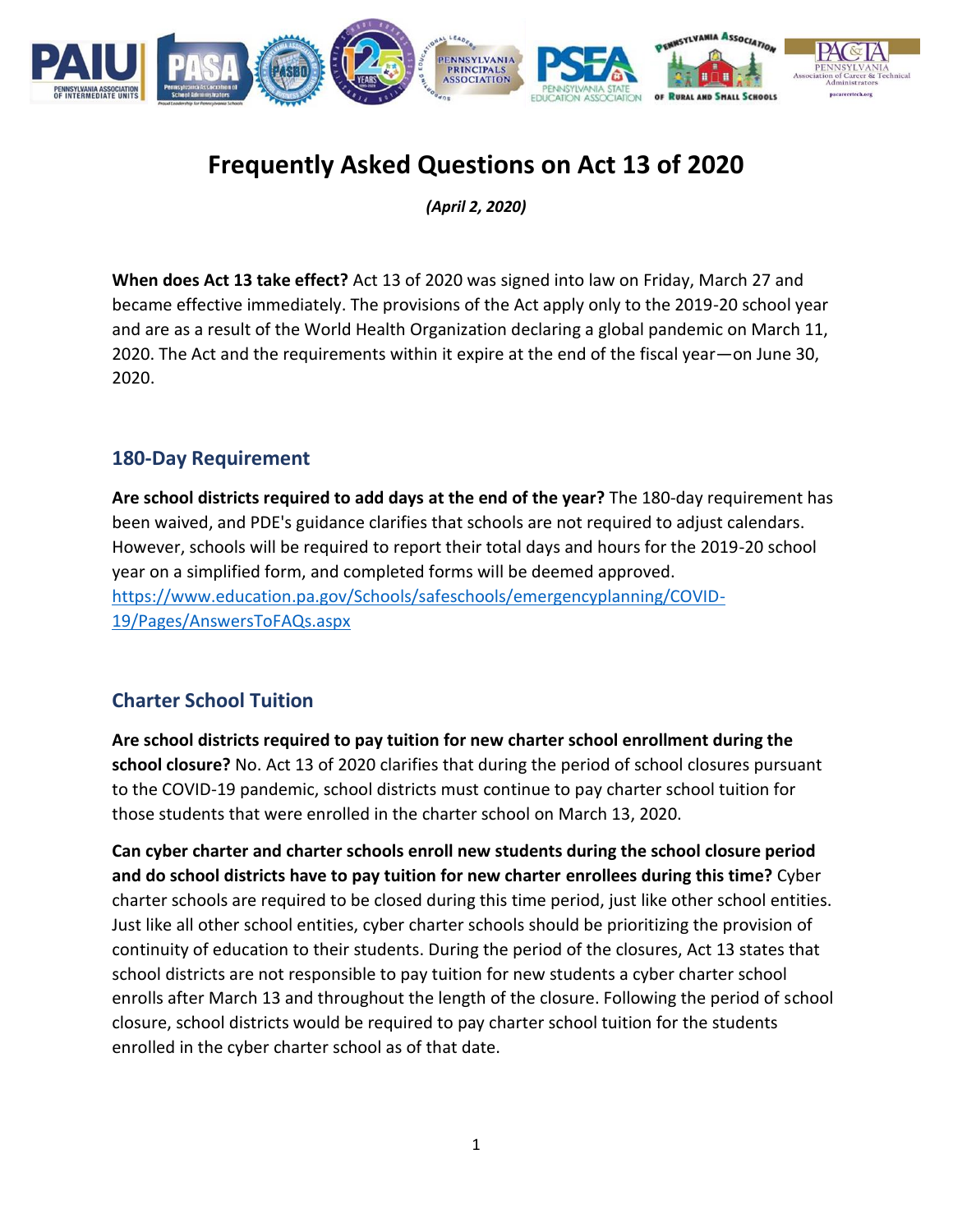## **Continuity of Education**

**Can a district attempt to deliver Planned Instruction for their Continuity of Education Plan and switch to Enrichment and Review if they are unable to execute the Planned Instruction?** Act 13 of 2020 requires school entities make a good faith effort to plan to offer continuity of education through alternative means during the period of closure. In providing continuity of education, PDE's guidance provides some options, including planned instruction and enrichment and review. Per PDE, these options can take a variety of forms, including online/digital learning opportunities; non-digital learning opportunities (e.g., materials sent home with students); and other approaches designed in partnership with local IUs and regional PATTAN centers. The decision to employ one or more of these methods is made at the local level based on feasibility, availability of resources, access and equity considerations, and in accordance with aggressive social distancing guidance.

[https://www.education.pa.gov/Schools/safeschools/emergencyplanning/COVID-](https://www.education.pa.gov/Schools/safeschools/emergencyplanning/COVID-19/Pages/AnswersToFAQs.aspx)[19/Pages/AnswersToFAQs.aspx](https://www.education.pa.gov/Schools/safeschools/emergencyplanning/COVID-19/Pages/AnswersToFAQs.aspx)

Act 13 requires school entities to develop and submit continuity of education plans. We are not aware of anything in the law or PDE guidance that prevents districts from making changes to their plans, and should a plan need to be changed, we urge school entities to communicate the change to parents and students with as much advanced notice as possible.

**What email address or link should districts use to upload their Continuity of Education Plan to PDE?** LEAs should submit continuity of education plans to PDE using the following email address: [RA-EDContinuityofEd@pa.gov](mailto:RA-EDContinuityofEd@pa.gov)

**Our district contracts with an independent contractor to provide transition classrooms in our buildings. Is the contractor required to provide the continuity of education plan for the transition classrooms?** The district's Continuity of Education Plan may where appropriate include the contractor's services to the district.

**Does the Continuity of Education Plan need to be approved by the local School Board?** Act 13 does not explicitly require a school entity's Continuity of Education Plan to be approved by the school entity's governing body. However, it is recommended that the governing body review the plan prior to its submission to PDE and posting on the school entity's website.

#### **Employee Concerns/Issues**

**Does the term "compensation" in Act 13 include salary and benefits?** Act 13 of 2020 states that no employee should receive any more or any less "compensation" than the employee would otherwise been entitled to receive had the pandemic not occurred. It is our understanding that the term "compensation" is broad and includes both salary and benefits.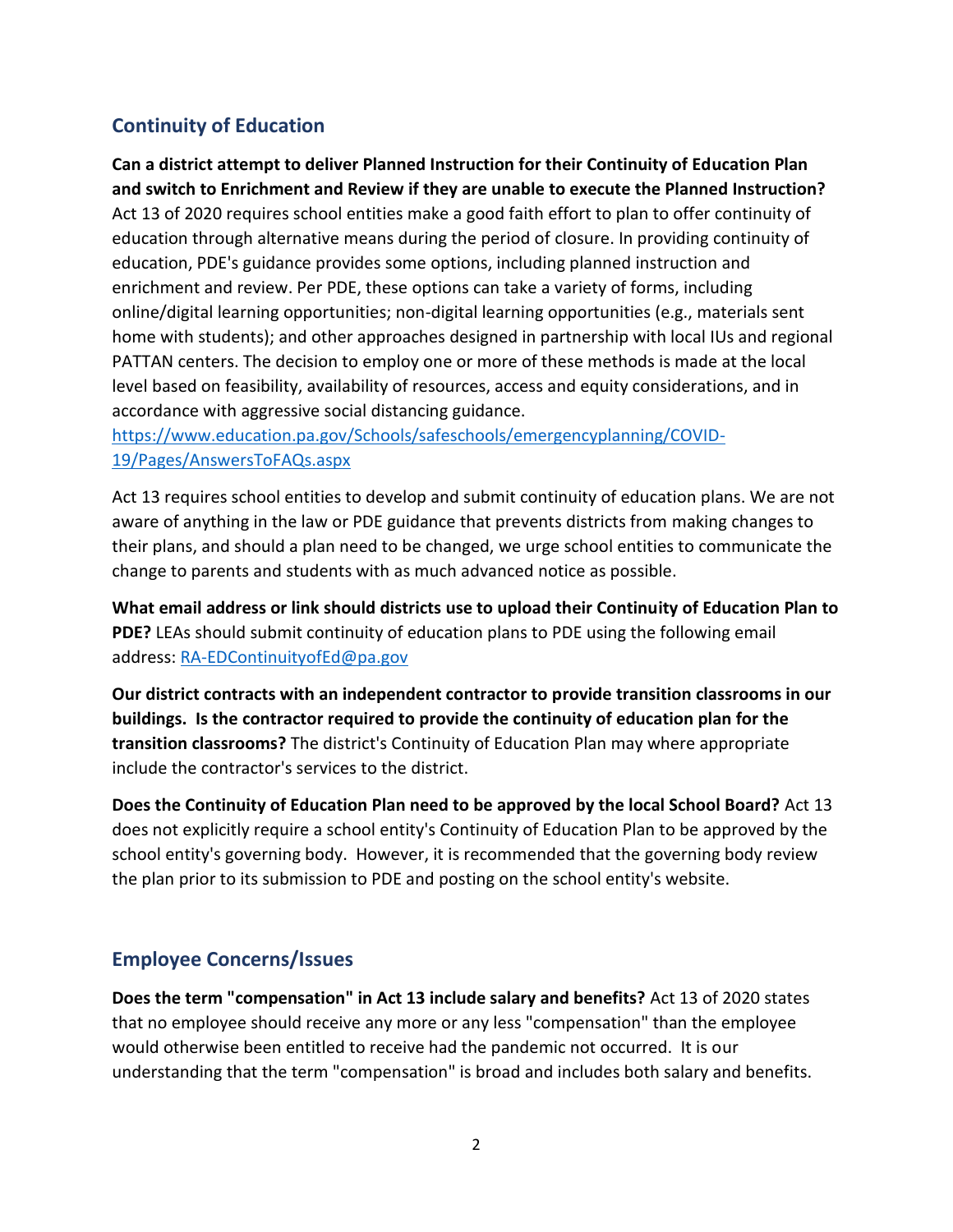**Does the new school code bill require districts to pay all employees during the closure or just teachers and principals?** Act 13 of 2020 refers broadly to require payment to school employees employed as of March 13, 2020; it does not differentiate among types of employees, requiring payment to employees beyond teachers and principals. Compensation guarantee does not apply to such intermittent employees who do not have a "normal" amount of compensation or hours of work that can be determined, the treatment of these employees will be fact specific.

**Are substitutes considered employees and are we required to pay them?** Act 13 of 2020 refers broadly to require payment to school employees employed as of March 13, 2020; it does not differentiate among types of employees. The compensation guarantee does not apply to such intermittent employees who do not have a "normal" amount of compensation or hours of work that can be determined. Treatment of substitutes will be fact specific. We encourage school entities to check with their school solicitor about how to implement this provision based on the unique circumstances of each school entity.

**Does Act 13 require that we pay coaches or other employees an additional amount pursuant to a supplemental contract or other agreement?** Act 13 of 2020 refers broadly to require payment to school employees employed as of March 13, 2020; it does not differentiate among types of employees. We encourage school entities to review all contracts and to check with their school solicitor about options for implementing this provision based on the unique circumstances of each school entity.

**Does Act 13 requires that we pay part-time employees or 10 month employees that are hourly?** Act 13 of 2020 refers broadly to require payment to school employees employed as of March 13, 2020; it does not differentiate among types of employees. In many cases these employees would be paid, the determination to be considered is if they would have earned the compensation. We encourage school entities to check with their school solicitor about how to implement this provision based on the unique circumstances of each school entity.

**Are employees who are regularly scheduled to work more than 40 hours be paid at overtime for those extra hours. Or would it be paid as straight time since they are not actually working?** School entities should ensure that they are paying school employees that have worked overtime for the hours they have worked. Employees are not entitled to continuation of overtime hours unless that overtime was guaranteed. Regarding overtime hours not worked as a result of the school closures, school entities should make decisions in consultation with their school solicitor.

**What if a school employee was expected to begin work on March 16? Are we required to pay that employee under Act 13?** Act 13 of 2020 specifically requires payment to those school employees employed as of March 13, 2020; however, there is no prohibition of paying an employee that was expected to begin work on March 16. Additionally, school entities should consider whether the new employee will be working as part of the school entity's Continuity of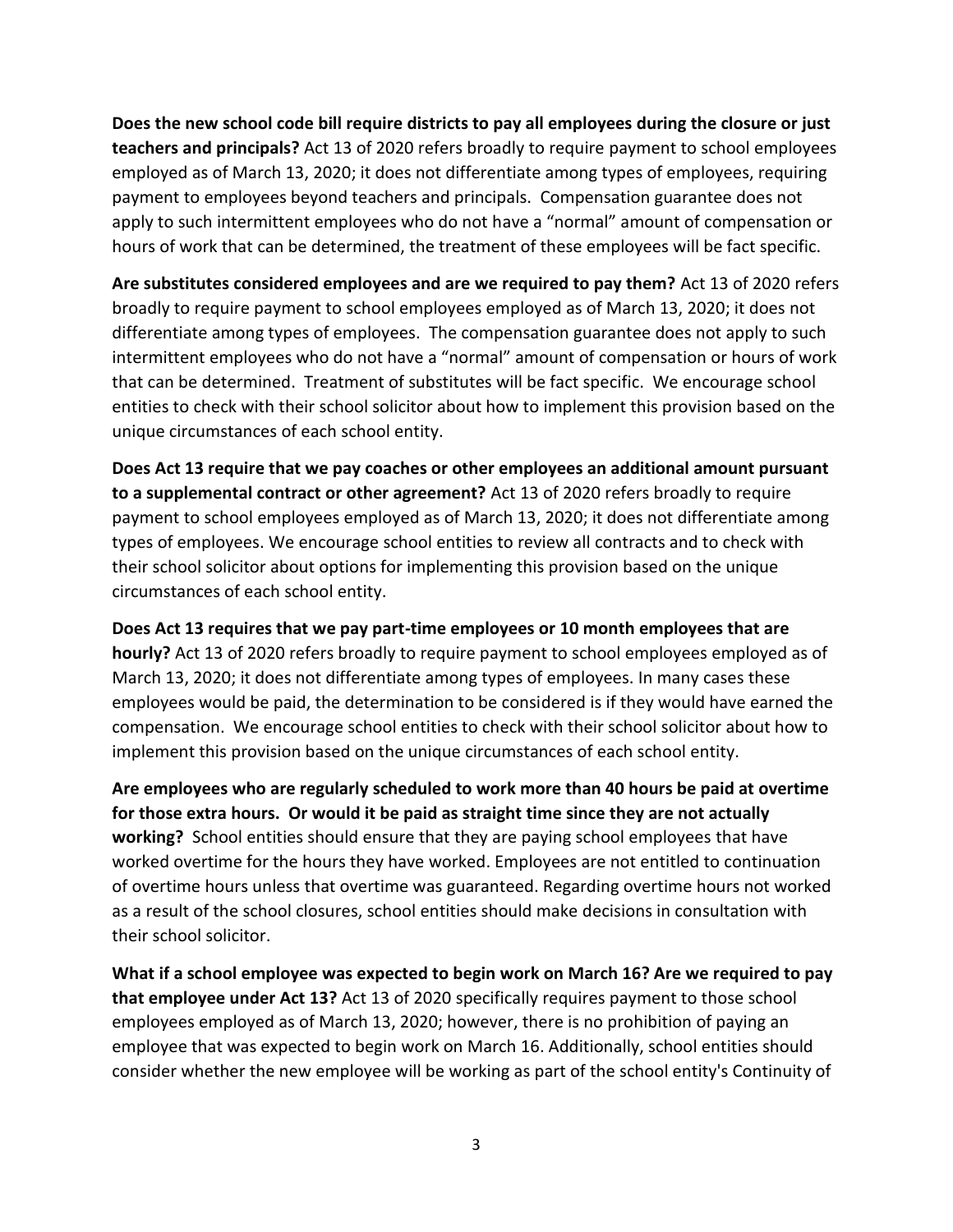Education Plan during the closure. If so, the employee should be paid. School entities should review this scenario with their solicitor to determine if payment is required.

**Are we required to pay employees who are on an uncompensated approved leave of absence?** No. Act 13 does not affect leave of absence. Employees who are on leave that has been requested and approved do not have the right to change their status due to the current crisis. We encourage School entities to check with their school solicitor in situations such as this.

**Our District had indicated to essential hourly staff for the first two weeks of closure that they would be given leave time credit for any hours they were required to report to work since all hourly employees are being paid. Is this permitted?** We encourage school entities to check with their school solicitor.

**Does Act 13 prohibit school districts from paying employees that will be needed to provide compensatory education and extended year services?** If we need support from these employees after the closure would they be entitled to additional compensation? Act 13 is clear that school employees must be paid for the time of the school closure. Act 13 does not specifically address the implications for employees that may be needed for the provision of compensatory education or extended school year services, however, it does state that "no employee of a school entity who was employed as of March 13, 2020, shall receive more or less compensation than the employee would otherwise have been entitled to receive from the school entity had the pandemic of 2020 not occurred, had the minimum instructional day requirement not been waived...or had the Secretary not take action" under this Act. As the duration of school closure is not yet known, nor the implications for this group of employees, this is an issue that school entities should monitor over the next several weeks and discuss with their school solicitors.

**Without PSSA, Keystone, and SPP data, how will teacher and principal evaluations be formulated for the 2019-2020 school year?** Act 13 states that student performance data can be waived by the Secretary as a component of teacher and principal evaluations for 2019-20. As evaluations are not required until the fall, guidance on this issue may not be a high priority at this time, but we anticipate it will be forthcoming from PDE.

**Many districts need to have staff return to their buildings to plan lessons and retrieve devices and materials to move forward with a Continuity of Education Plan. Is there any guidance on how to administer the social distancing guidelines when staff return to the buildings?** School entities are encouraged to follow CDC and PA Department of Health recommendations regarding social distancing. School entities should institute a strict social distancing protocol if staff must return to the building to prepare lessons and materials pursuant to a Continuity of Education Plan. Ensuring that staff access to the building is staggered to minimize the number of people in the building at a given time and that employees always maintain six feet of separation while working in the building are recommended.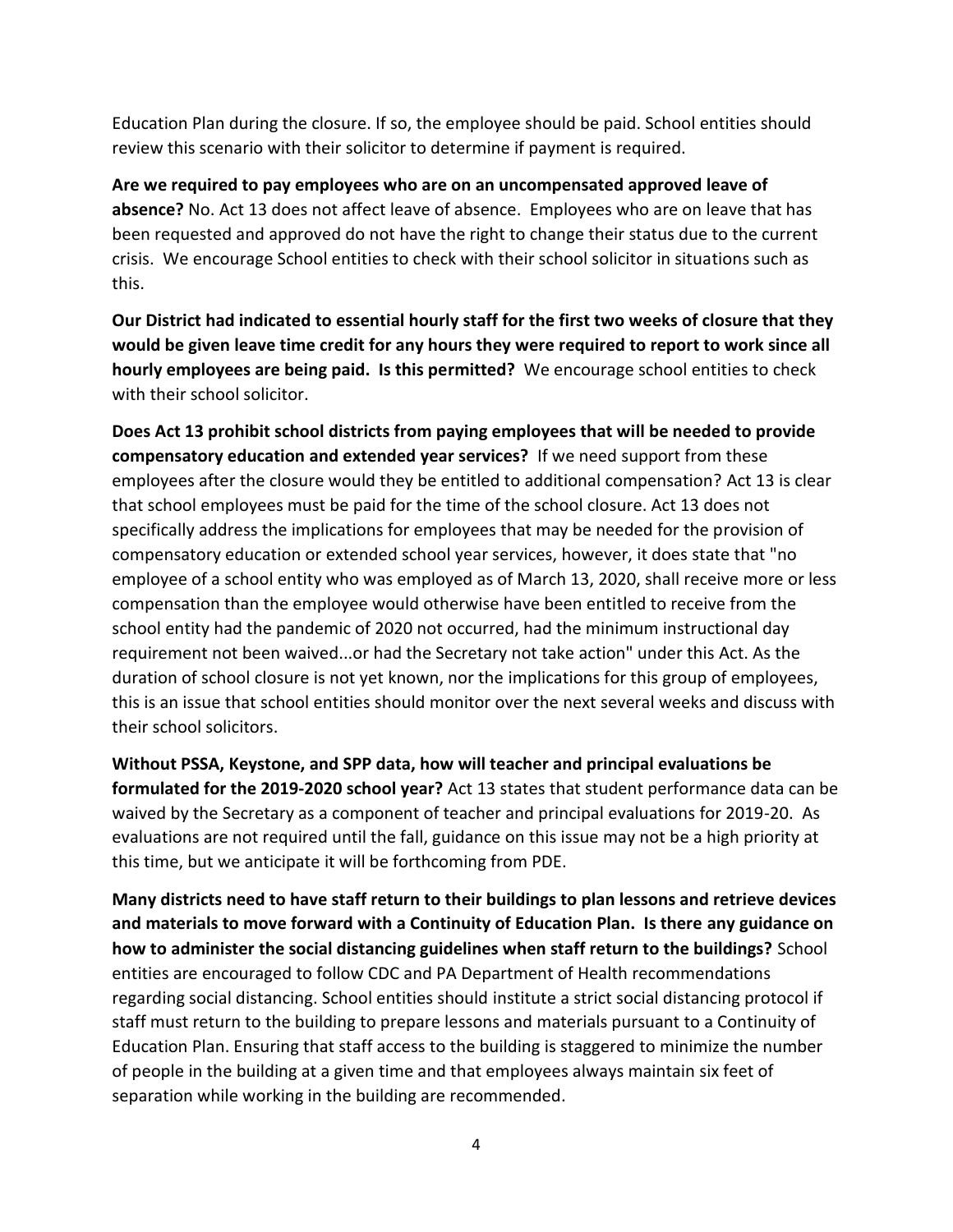#### **Finances/Payments**

**Will the State continue to provide normal payment schedule to Districts for their subsidies or should Districts be prepared to look for loans as necessary?** Act 13 of 2020 requires the state to provide the same amount of subsidy payments, reimbursements and allocations school entities would have been entitled to receive had the pandemic not occurred. Act 13 does not apply to federal subsidy. At this point, we do not anticipate any disruption to the normal subsidy payment schedule.

How does the federal stimulus bill (CARES Act) interact with Act 13? The \$2 trillion federal stimulus bill, the CARES Act, designates about \$31 billion to states for education. Of that amount a portion is available for k-12, and will be disbursed to states shortly. One of the provisions of the CARES Act states that to be eligible to receive a portion of the funding under the Act, "a local educational agency, State, institution of higher education, or other entity that receives funds under "Education Stabilization Fund", shall to the greatest extent practicable, continue to pay its employees and contractors during the period of any disruptions or closures related to coronavirus." This language is far broader than the language in Act 13. While additional guidance will be needed to determine the extent to which there is any flexibility in the CARES Act regarding, in particular, payment to contractors, we encourage you to reach out to your school solicitor as we await more information about how much of this federal funding Pennsylvania will receive, how it will be prioritized and allocated to school entities.

#### **Protective Gear and Cleaning**

**What are the specific recommendations for appropriate cleaning materials and protective clothing and gear recommended by the CDC?** The current understanding is that the CDC recommends that employees performing cleaning in a COVID-19 infected area or suspected COVID-19 infected area should be wearing gloves, a gown, and a mask during cleaning activities. These garments do not have to be surgical grade as used in hospitals, but they must provide protection (both from the cleaning materials and possible COVID-19 exposure in those areas where there has been an infection or one is suspected) to the employees performing the cleaning. In addition, LEAs should be aware that CDC recommendations are not the same when COVID-19 is not believed to be present in the geographic location. We are seeking further guidance and examples of the gear that could be used to meet this requirement and working to address concerns regarding difficulty in obtaining these materials.

**Will districts receive any state or federal financial relief for expenses related to the school closures such as extra cleaning supplies, overtime for custodians, etc.?** At this point, the state has not allocated any additional funding for increased district expenses due to the closure. The federal government recently passed a \$2 trillion stimulus bill, which directs nearly \$31 billion to education. Of that amount, a portion is dedicated to k-12 education. It remains to be seen how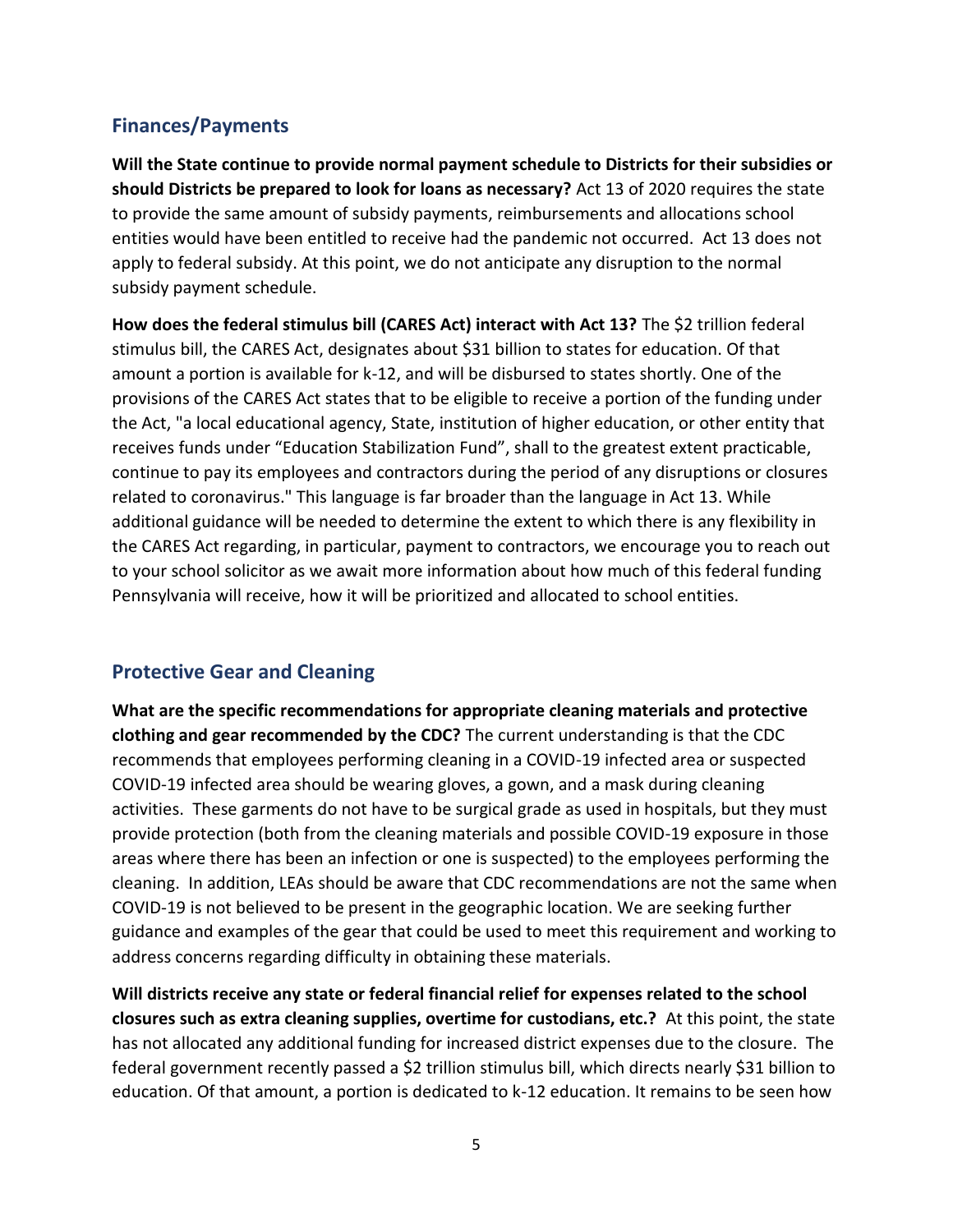much additional funding will be directed to Pennsylvania and if any will be allocated for this purpose.

### **Transportation Contractors**

**If districts are contracting with their transportation contractors to deliver lunches and instructional materials to students, do they need approval from PDE to do so?** PDE approval is not required. This is a local matter that must be negotiated between the school district and the transportation contractor.

**If districts have a contracted transportation service, are the contractor's employees considered school employees?** No. The employees of contracted school transportation services are not school employees, and school entities are not required to pay them during the school closure. However, Act 13 of 2020 allows school entities to re-negotiate their transportation contracts, focusing on personnel and fixed costs, to continue paying the contractor during the closure. If a school entity does renegotiate its contract, the contractor must provide weekly proof that it has maintained its complement of employees in place as of March 13, 2020 and has not furloughed anyone. If a school entity renegotiates the contract and pays the contractor pursuant to the provisions in Act 13, the school entity will receive transportation subsidy payments in 20-21 at the normal rate (regardless of the fact that schools were closed for a period of time). To be eligible to receive the normal transportation reimbursements for next year, a school entity must continue to pay transportation contractors pursuant to existing or renegotiated contracts.

**When doing your state report, and if you pay your contractors as if the pandemic didn't happen, would you report the days that you paid your contractor during the closure even though the buses were not running?** We expect further guidance from PDE on how to report data for the time period of school closures at a future data.

**Does the transportation language cover for just buses or also include the van drivers who are contracted by the same contractors?** We believe the language in Act 13 is intended to include all school transportation contractors.

**Regarding paying our transportation contractor. It appears that when the ETRAN report is completed for the 2019-2020 school year we will use 180 days to calculate allowable costs. Is that correct?** We expect further guidance from PDE on how to report data for the time period of school closures at a future data.

**If we renegotiate our transportation contracts, that's still considered continuing to pay our contracts and will not have a negative impact on our subsidy, correct?** Correct. Act 13 of 2020 allows school entities to re-negotiate their transportation contracts, focusing on personnel and fixed costs, to continue paying the contractor during the closure. If a school entity does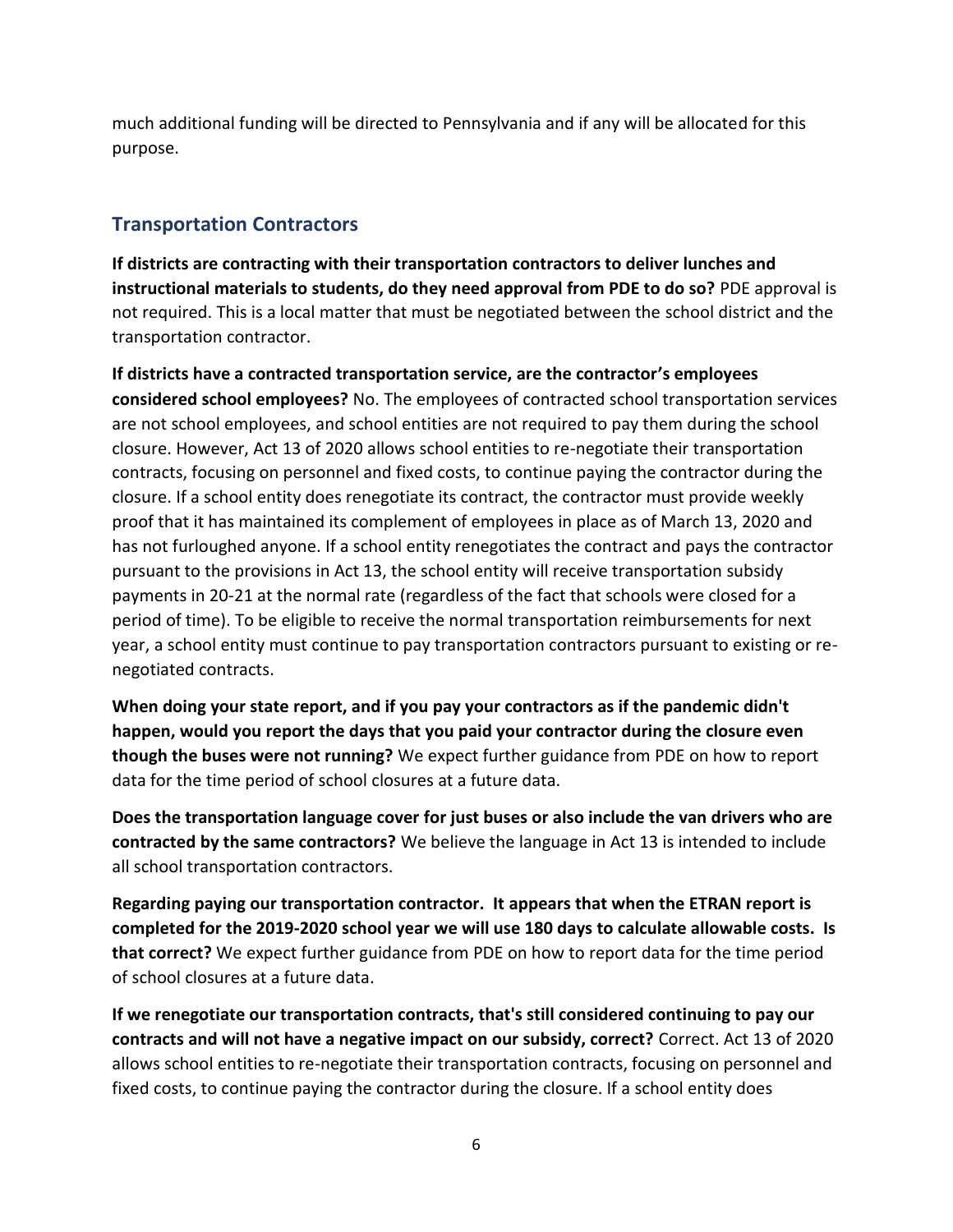renegotiate its contract, the contractor must provide weekly proof that it has maintained its complement of employees in place as of March 13, 2020 and has not furloughed anyone. If a school entity renegotiates the contract and pays the contractor pursuant to the provisions in Act 13, the school entity will receive transportation subsidy payments in 20-21 at the normal rate (regardless of the fact that schools were closed for a period of time).

**What documentation do we need to obtain from Bus Contractors that they are staying complement?** Act 13 does not specify the form of documentation that must be provided from a transportation contractor with which a school entity has renegotiated a contract; however, the intent is to ensure that the contractor maintains the employees and is making payments on fixed cost items such as buses it had as of March 13, 2020. School entities that are considering renegotiating their contractors for the period of closure should work with their solicitor to determine what information to require from the contractor on a weekly basis.

**If we would like to continue to pay our transportation contractors, are we required to renegotiate their contracts, or may we simply pay them at their current rates?** Act 13 does not prohibit a school entity from paying a school transportation contractor at the current rate during the school closure.

**If transportation contracts are renegotiated to ensure fixed costs are maintained, does this apply to daily pupil transportation to/from school only? What about costs for athletic & field trips?** Act 13 does not specify what can or should be included if a school entity decides to renegotiate a transportation contract for the period of closure. The Act focuses on personnel and fixed costs and the intent is that the contractor maintains the employees it had in place as of March 13, 2020. This is up to each individual school entity that wishes to renegotiate a contract.

**In order to maintain full transportation subsidy, is the school district required to renegotiate the contract?** There is no requirement under Act 13 that a school entity renegotiate or pay a transportation contract during the period of school closure; however, if a school entity seeks to ensure that 2020-21 transportation subsidy is not impacted by the school closure, school entities should continue to pay the transportation contractors pursuant to the language in Act 13.

**If we renegotiate transportation contracts and pay them less - will this reduce our subsidy next year?** No. Act 13 states that a school entity that renegotiates and pays a transportation contract (and receives weekly reports from the contractor ensuring that none of the contractor's employees have been furloughed) will receive 2020-21 transportation subsidy that is not impacted by the school closures this year. There is no requirement that the amount a school entity pays a transportation contractor during the closure is the same amount they would have paid had the closures not occurred.

**What if the transportation contractor already furloughed drivers?** Act 13 requires that for a school entity to receive 2020-21 transportation subsidy that is not impacted by the school